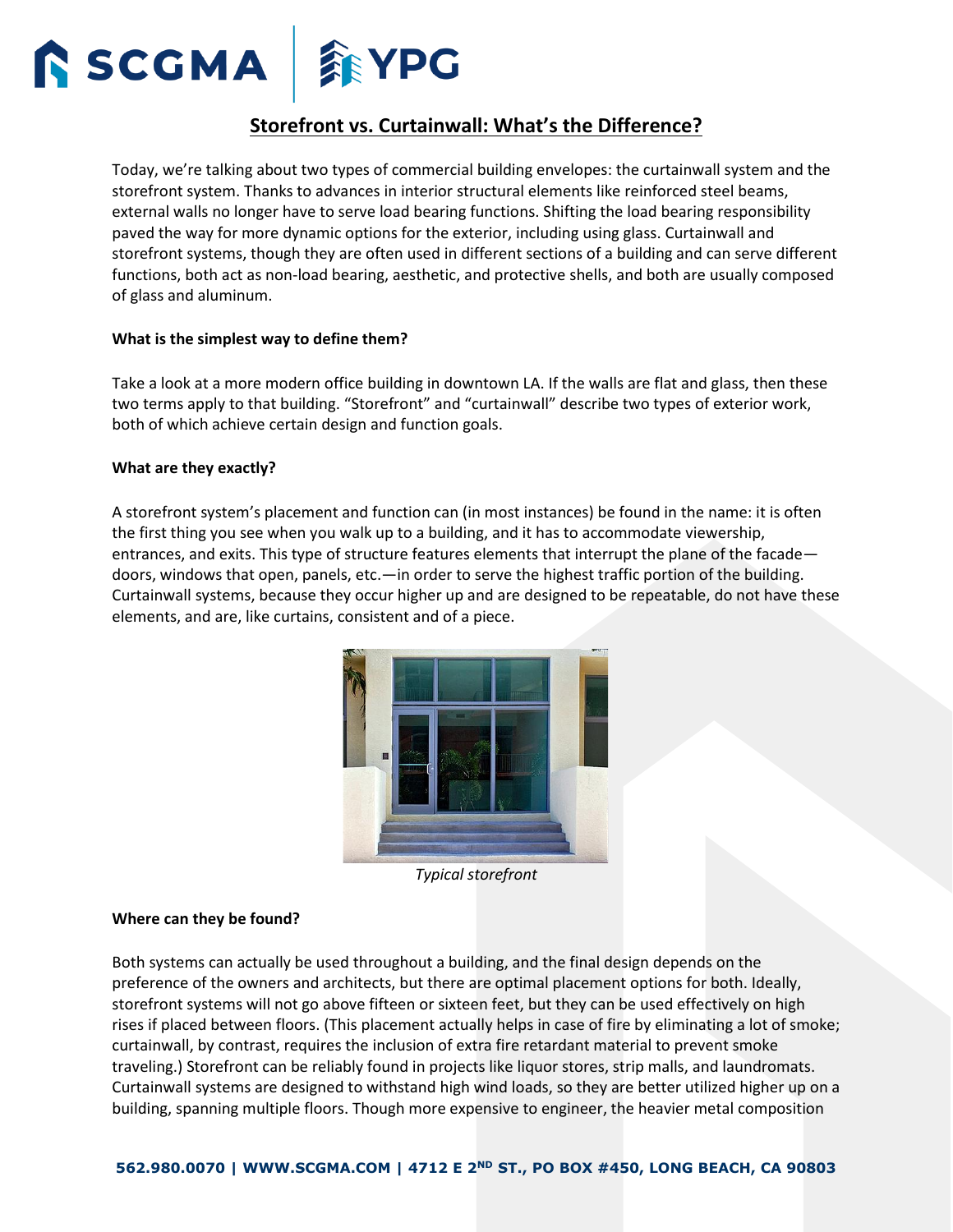

of a curtainwall system makes it an ideal choice for withstanding elements of altitude, day in and day out.



*Typical curtainwall*

### **What is another key difference between these two systems?**

One important difference can be found in water drainage. Curtainwall systems are more robust in their capacity to withstand and properly respond to elements, as they generally occupy a higher percentage of total building space (as well as a literally higher portion of the building.) This system features units of glass that each have their own mini-drainage systems ("weeps,") which means that when water encounters a curtainwall system, it is dispersed across all these units' weeps and does not overload any one section. The smaller storefront portion often features a different drainage system, one that directs all water to the same sill. This type of conduction is more efficient for a system with inconsistent elements (doors, operable windows,) but it can be more easily overloaded, so it is important to protect lower floors with element-resistant features like overhangs whenever possible.



*Curtainwall unit*

## **What are some of the benefits of these systems?**

These two systems work in tandem to meet a high standard of performance. Use of glass as the barrier between interior and exterior means that natural light filters in, which reduces the need for artificial light, a pleasant and cost-efficient side effect. Both systems have the option for inclusion of operable windows, and although it is more common in storefront, it introduces the possibility for natural ventilation, another cost-reducer. Cost is variable, but storefront is often a cheaper option for lower